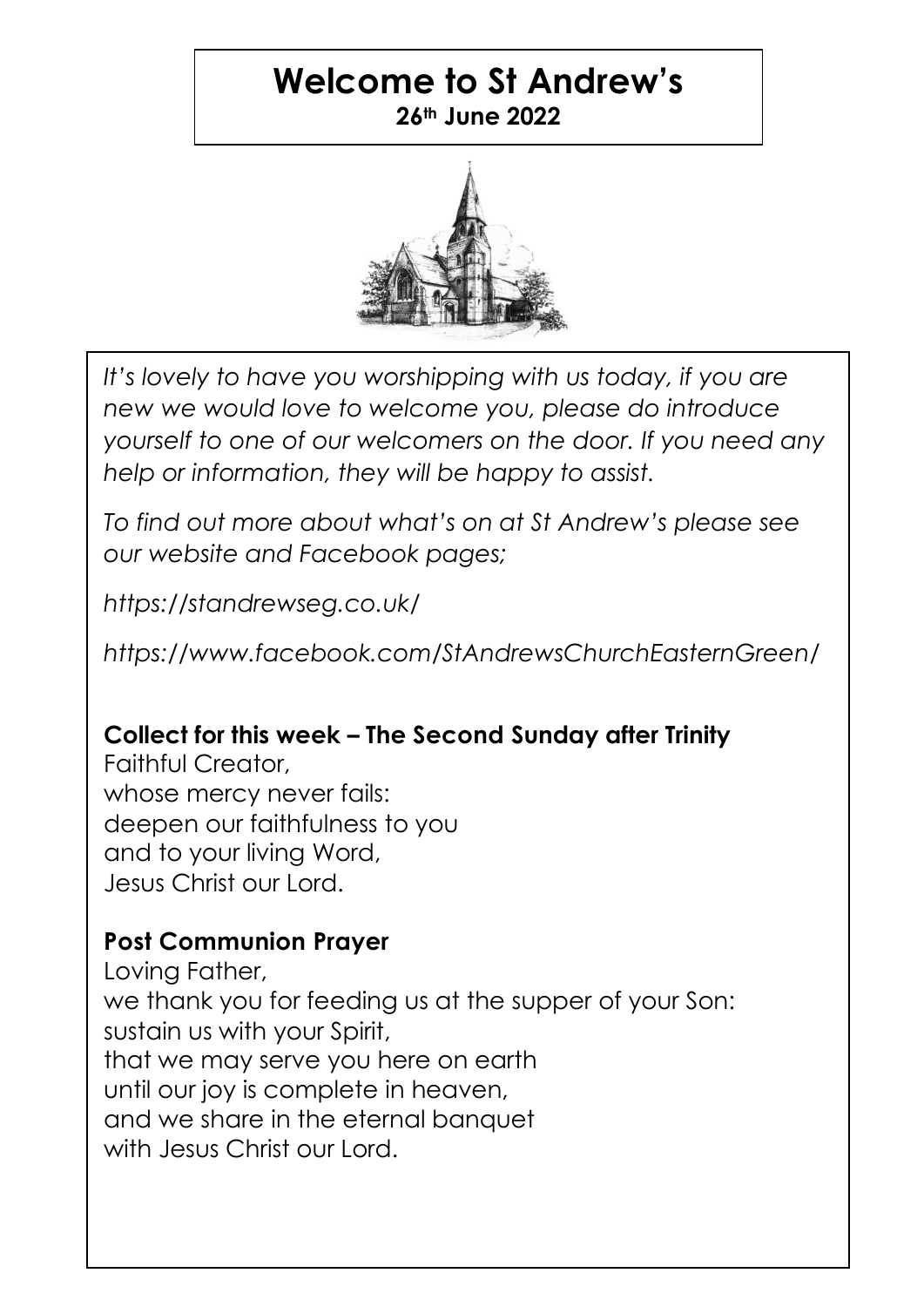#### **First Reading: Nehemiah 2:9 – 3:12**

**<sup>9</sup>** So I went to the governors of Trans-Euphrates and gave them the king's letters. The king had also sent army officers and cavalry with me.

**<sup>10</sup>** When Sanballat the Horonite and Tobiah the Ammonite official heard about this, they were very much disturbed that someone had come to promote the welfare of the Israelites.

Nehemiah Inspects Jerusalem's Walls

**<sup>11</sup>** I went to Jerusalem, and after staying there three days **<sup>12</sup>** I set out during the night with a few others. I had not told anyone what my God had put in my heart to do for Jerusalem. There were no mounts with me except the one I was riding on.

**<sup>13</sup>** By night I went out through the Valley Gate toward the Jackal Well and the Dung Gate, examining the walls of Jerusalem, which had been broken down, and its gates, which had been destroyed by fire. **<sup>14</sup>** Then I moved on toward the Fountain Gate and the King's Pool, but there was not enough room for my mount to get through; **<sup>15</sup>** so I went up the valley by night, examining the wall. Finally, I turned back and reentered through the Valley Gate. **<sup>16</sup>** The officials did not know where I had gone or what I was doing, because as yet I had said nothing to the Jews or the priests or nobles or officials or any others who would be doing the work.

**<sup>17</sup>** Then I said to them, "You see the trouble we are in: Jerusalem lies in ruins, and its gates have been burned with fire. Come, let us rebuild the wall of Jerusalem, and we will no longer be in disgrace." **<sup>18</sup>** I also told them about the gracious hand of my God on me and what the king had said to me.

They replied, "Let us start rebuilding." So they began this good work.

**<sup>19</sup>** But when Sanballat the Horonite, Tobiah the Ammonite official and Geshem the Arab heard about it, they mocked and ridiculed us. "What is this you are doing?" they asked. "Are you rebelling against the king?"

**<sup>20</sup>** I answered them by saying, "The God of heaven will give us success. We his servants will start rebuilding, but as for you, you have no share in Jerusalem or any claim or historic right to it."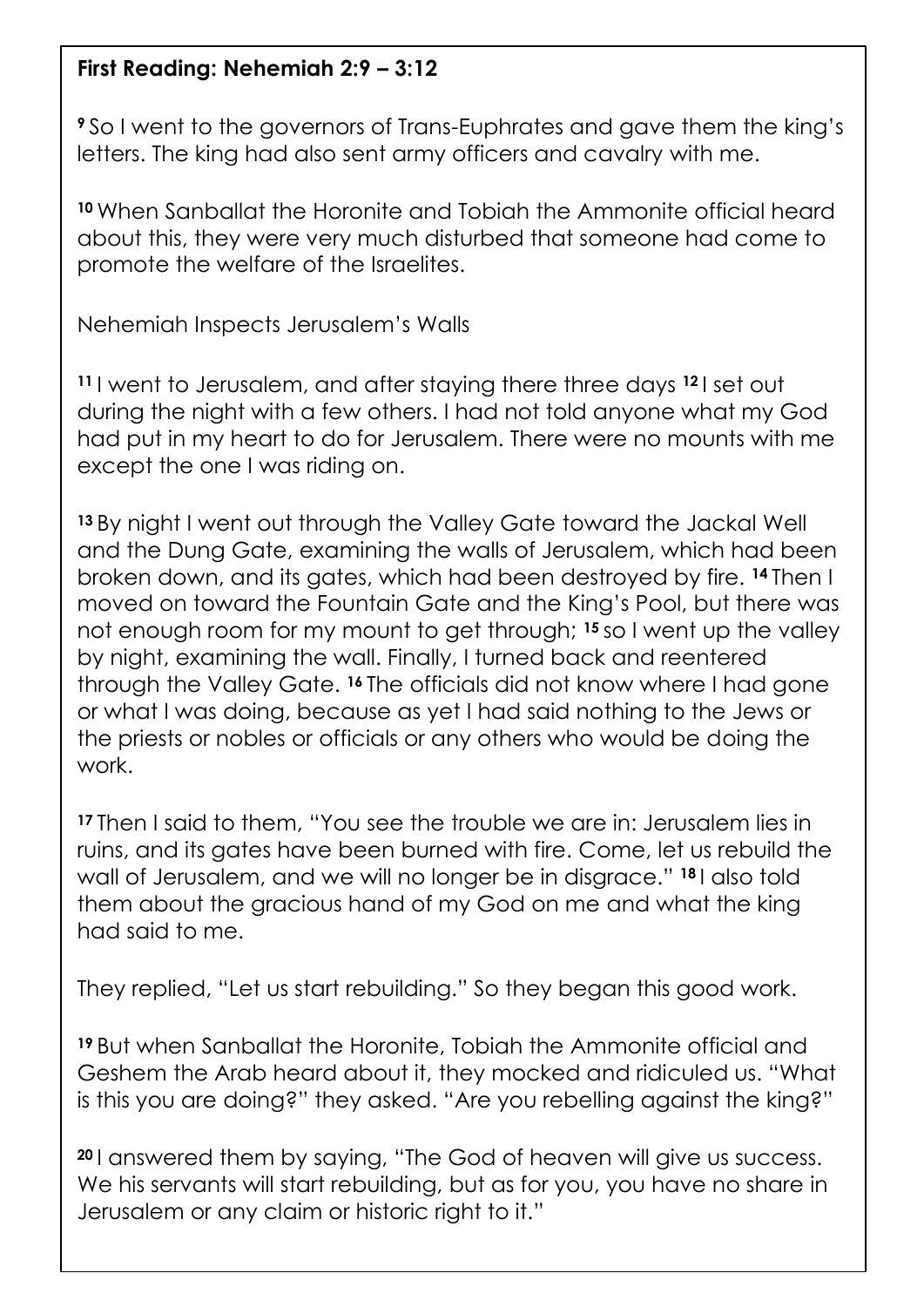#### **Builders of the Wall**

**3** Eliashib the high priest and his fellow priests went to work and rebuilt the Sheep Gate. They dedicated it and set its doors in place, building as far as the Tower of the Hundred, which they dedicated, and as far as the Tower of Hananel. **<sup>2</sup>** The men of Jericho built the adjoining section, and Zakkur son of Imri built next to them.

**<sup>3</sup>** The Fish Gate was rebuilt by the sons of Hassenaah. They laid its beams and put its doors and bolts and bars in place. **<sup>4</sup>** Meremoth son of Uriah, the son of Hakkoz, repaired the next section. Next to him Meshullam son of Berekiah, the son of Meshezabel, made repairs, and next to him Zadok son of Baana also made repairs. **<sup>5</sup>** The next section was repaired by the men of Tekoa, but their nobles would not put their shoulders to the work under their supervisors.

**<sup>6</sup>** The Jeshanah Gate was repaired by Joiada son of Paseah and Meshullam son of Besodeiah. They laid its beams and put its doors with their bolts and bars in place. **<sup>7</sup>** Next to them, repairs were made by men from Gibeon and Mizpah—Melatiah of Gibeon and Jadon of Meronoth—places under the authority of the governor of Trans-Euphrates. **<sup>8</sup>** Uzziel son of Harhaiah, one of the goldsmiths, repaired the next section; and Hananiah, one of the perfume-makers, made repairs next to that. They restored Jerusalem as far as the Broad Wall. **<sup>9</sup>** Rephaiah son of Hur, ruler of a half-district of Jerusalem, repaired the next section. **<sup>10</sup>** Adjoining this, Jedaiah son of Harumaph made repairs opposite his house, and Hattush son of Hashabneiah made repairs next to him. **<sup>11</sup>** Malkijah son of Harim and Hasshub son of Pahath-Moab repaired another section and the Tower of the Ovens. **<sup>12</sup>** Shallum son of Hallohesh, ruler of a half-district of Jerusalem, repaired the next section with the help of his daughters.

(New International Version)